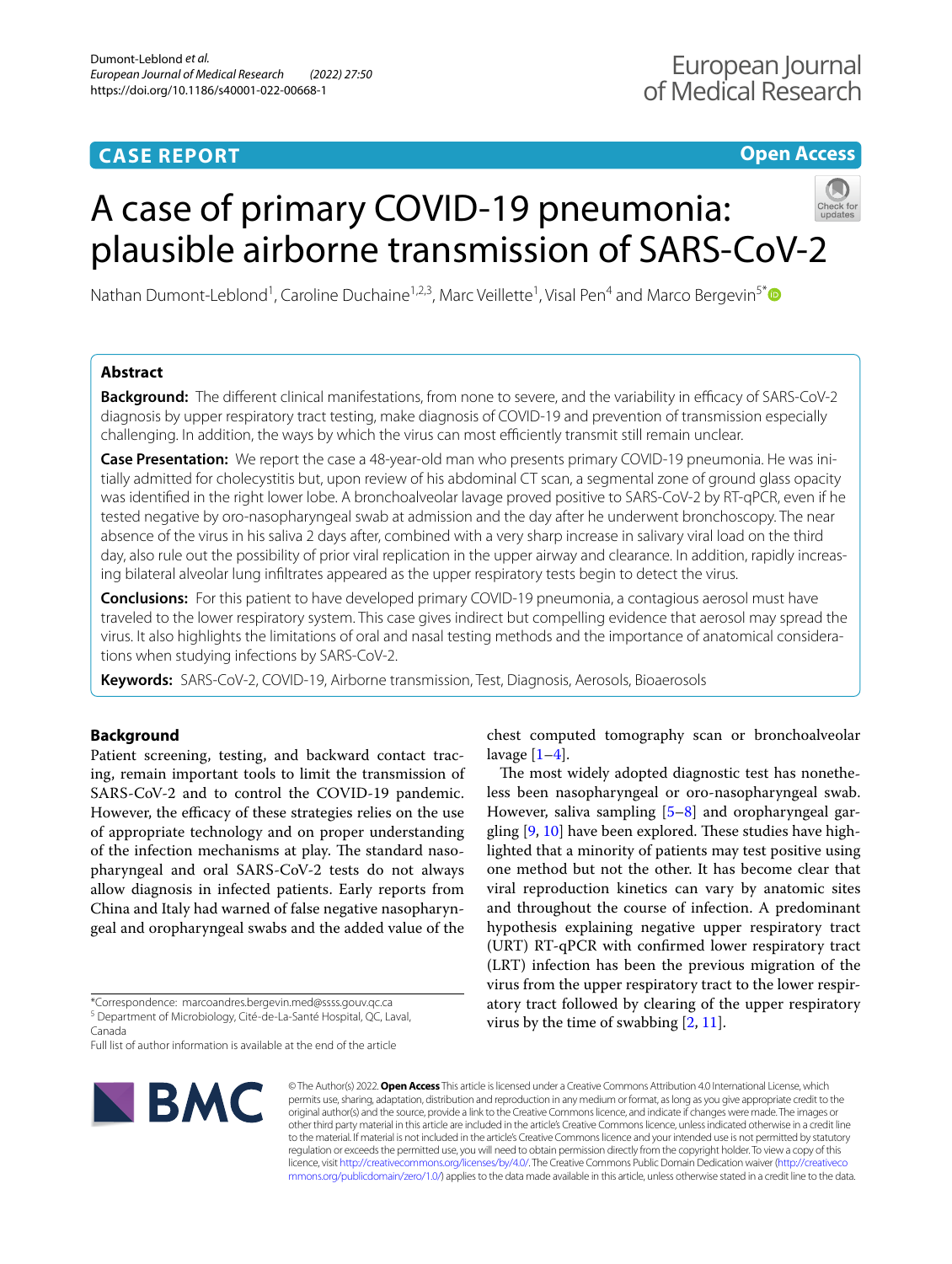On the other hand, the relative importance of the different routes of transmission of the illness is still under debate and so is the infuence of symptoms and upper airway test positivity on an individual's potential to transmit the virus. Yet, it is now acknowledged that SARS-CoV-2 can be transmitted by air from particles of a variety of sizes, encompassing what is traditionally defned as droplets and aerosols  $[12]$  $[12]$ . The respiratory tract depth at which airborne particles are produced infuences their size distribution [\[13](#page-5-1)[–15](#page-5-2)]. Diferent behaviors such as coughing, speech, and breathing also shape this distribution. Since the size of virus-bearing particles afects their potential to reach certain parts of the airways  $[16]$  $[16]$ , it seems reasonable to think that it could infuence the localization of the primary site of impaction and viral replication. Therefore, multiple scenarios of transmission could occur, including primary URT infections and primary LRT infections.

Here we report a case that highlights that discordant results from URT and LRT testing can occur in the context of primary COVID-19 pneumonia, implying respirable aerosol acquisition of the virus in the community.

#### **Case description**

A 48-year-old male with untreated mild diabetes presented to the emergency room of Cité de la Santé hospital (Laval, Canada) on the 30th of November 2020, complaining of one week of ongoing difuse abdominal pain and constipation. He did not complain of nausea, vomiting or diarrhea nor did he report any respiratory symptoms. He denied any contact with known COVID-19 cases either in his household or at the sushi restaurant where he worked. Due to lockdown measures, the restaurant was only open for takeout and the patient never served customers directly. It is also worth noting that no SARS-CoV-2 variants of concern were circulating in Quebec at that time.

At admission, the patient was afebrile, had a blood pressure of 152/87, a pulse of 73 beats per minute, a respiratory rate of 16 breaths per minute, and blood oximetry showed a saturation of 96% while breathing room air. The abdominal exam was relatively unremarkable with a negative Murphy's sign and absence of defense or rebound tenderness. An abdominal CT was ordered and showed fat infiltration around a distended gallbladder. The latter also had wall thickening and stones. These findings were compatible with acute cholecystitis (Fig. [1](#page-1-0)). However, at the right lung base, subsegmental ground glass opacity was also identifed. SARS-CoV-2 could not be detected by quantitative reverse transcription polymerase chain reaction (RT-qPCR) from an oro-nasopharyngeal swab done at admission. The patient underwent diagnostic bronchoscopy the next day and the bronchoalveolar



<span id="page-1-0"></span>distended gallbladder that has wall thickening and stones, as well as a subsegmental ground glass opacity in the right lower lobe

lavage (BAL) was positive for SARS-CoV-2 with cycle threshold (Ct) values of 20.64, 24.01 and 22.00 for the E, RdRp and N genes respectively by the Seegene Allplex 2019-nCoV assay (Seoul, South Korea) (Fig. [2\)](#page-2-0). The following day, an oro-nasopharyngeal swab was once again negative (Fig. [2](#page-2-0)). The patient had a fever of 38.9  $\degree$ C on December 2nd and Piperacillin-Tazobactam was initiated. His C-reactive protein levels were at 185 mg/L. He also experienced transient auricular fbrillation, hypotension and his oxygen saturation levels dropped to 92%. He was treated with 150 mg of intravenous Amiodarone. An urgent cholecystectomy drain was placed and the patient was transferred to the ICU requiring 6 L/min of O2 to maintain a saturation of 94%. Chest X-ray on December 4th showed a rapid increase in alveolar lung infltrates bilaterally when compared to an X-ray 2 days prior (Fig. [3\)](#page-3-0). Decadron was administered for covid as well as Lasix for possible lung edema. A salivary sample was sent for testing and came back positive with a Ct of  $36.45$  for the N gene exclusively. The following day, another salivary test was performed and the viral load had signifcantly increased to a Ct value of 24.49 for the N gene (Fig. [2](#page-2-0)). Successive nasopharyngeal and salivary tests were performed. The values are presented in Fig. [2](#page-2-0). On the 4th of December, the patient's oxygen requirements reached 10 L/min and then slowly improved from there. Piperacillin-tazobactam was stopped on December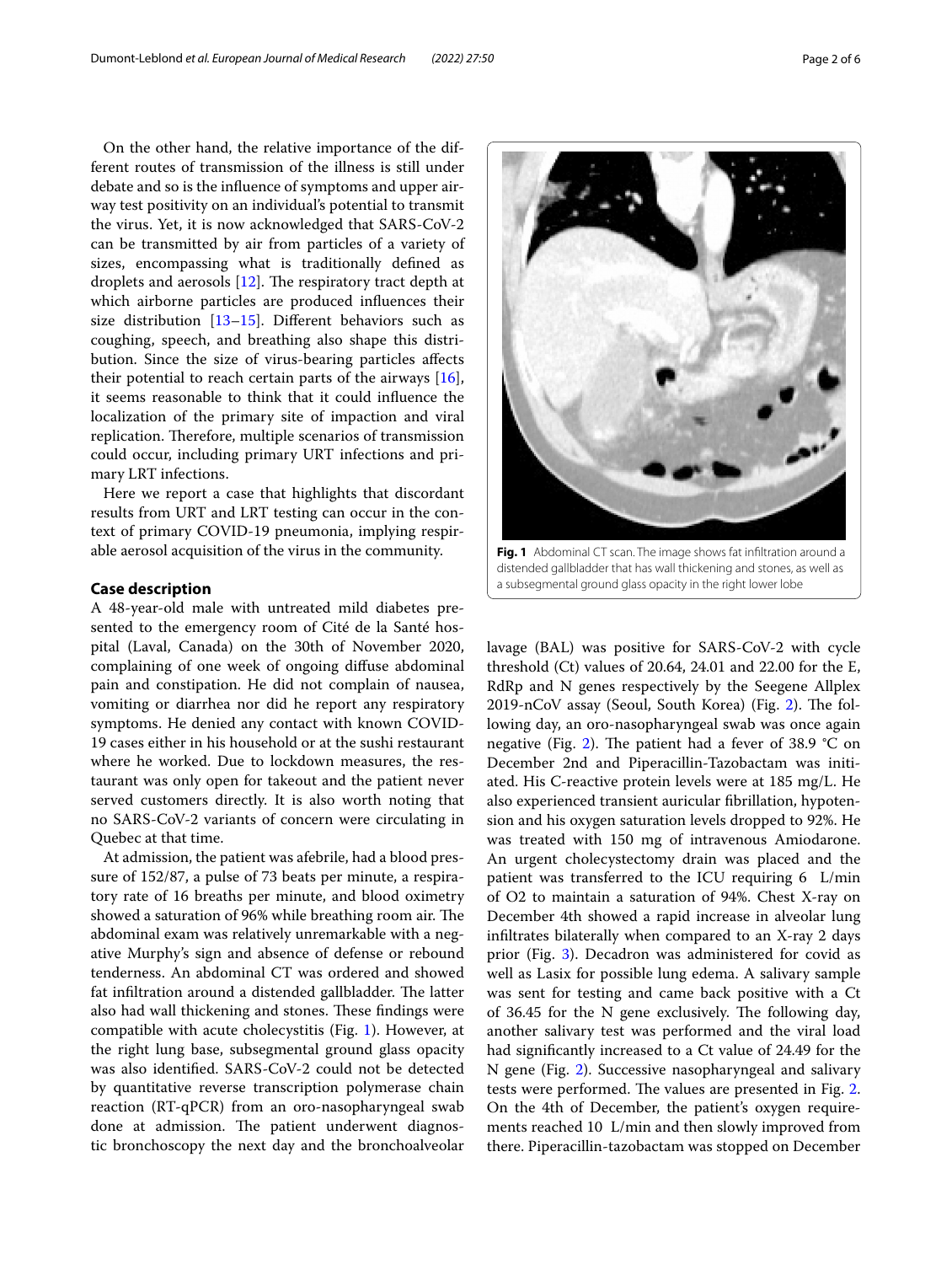

<span id="page-2-0"></span>9th. The details of the patient's testing and blood work results, as well as the drugs he received, can be found in the Additional fle [1:](#page-4-8) Tables S1–S3.

# **Discussion and conclusions**

This patient was admitted with cholecystitis and was incidentally found to have a right lower lobe localized focus of COVID-19 pneumonia in the absence of res-piratory symptoms (Fig. [1\)](#page-1-0). The patient was tested for the presence of SARS-CoV-2 in his nose and oropharynx (swab), saliva (spit) and/or right lung (bronchoalveolar lavage) throughout his hospitalization and as symptoms appeared (Fig. [2\)](#page-2-0).

Our results suggest that the primary site of infection was the LRT. In fact, a high viral load  $(Ct < 24)$  was

detected by RT-qPCR in the BAL on the December 1, while oro-nasopharyngeal swabs on November 30 and December 2 were both negative (Fig. [2](#page-2-0)). Moreover, the extremely low viral loads detected in the saliva on the December 3rd (mostly below the detection limit), followed by a sharp increase on December 4th and stability throughout the rest of his stay, indicates very early signs of infection of the URT on day four of hospitalization. Compared to the burgeoning infection in the right lung at that time, it seems very unlikely that viruses could have actively replicated in the URT before contaminating the right lung and still be undetectable. Therefore, we reject the possibility that the virus could be found in the patient's URT on his frst days at the hospital. The fact that the patient's saliva and oronasopharyngeal swabs became positive to SARS-CoV-2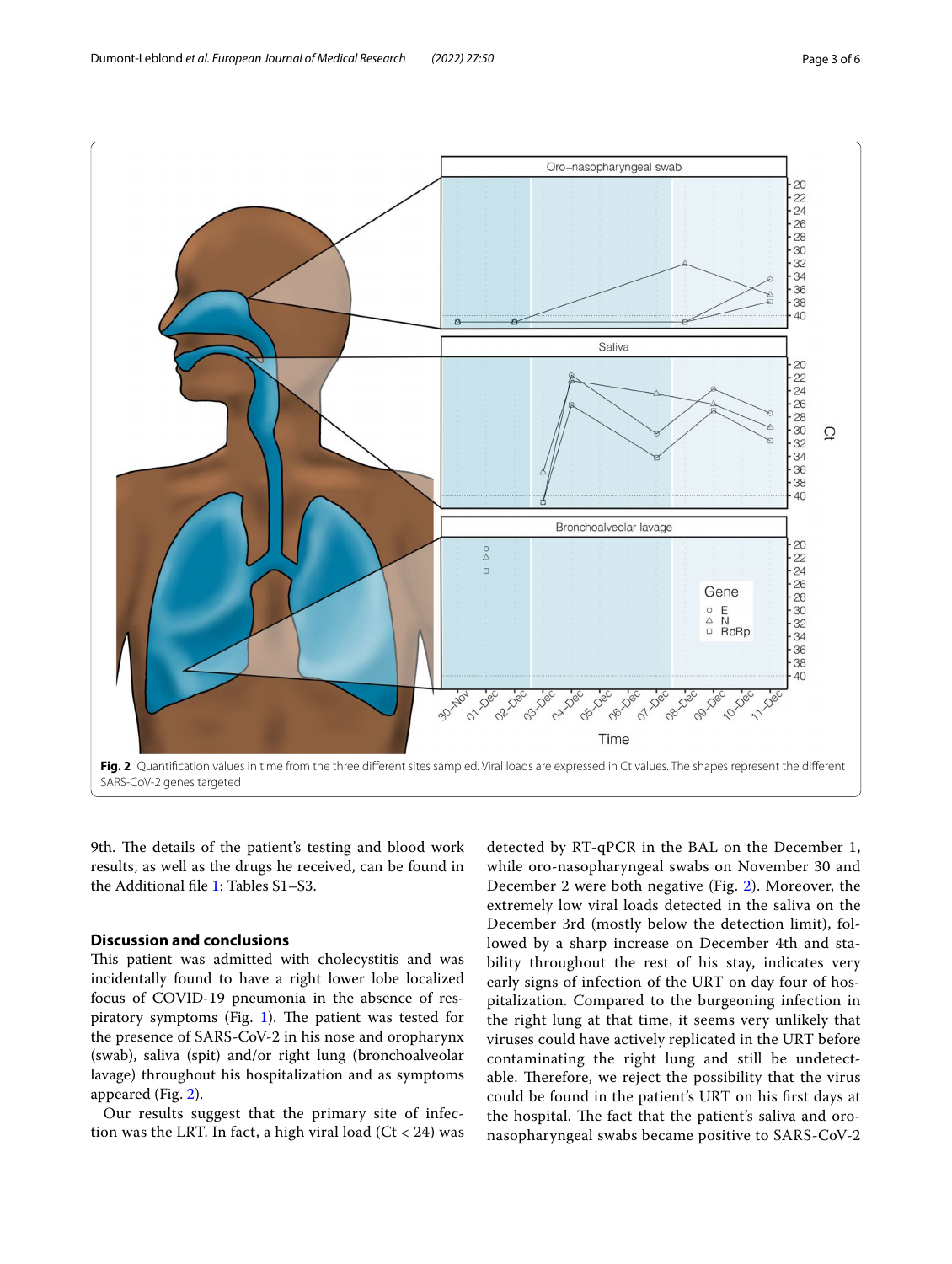

<span id="page-3-0"></span>during his stay also refutes the possibility of prior replication in the URT, followed by complete clearing.

The sharp increase in saliva titers is likely explained by the development of a secondary replication site in the URT as the illness progressed. We cannot rule out that the virus may have only been deposited from the LRT by exhalation and migration of pulmonary secretions. However, considering the presence of the receptor for SARS-CoV-2 (ACE2) all throughout the respiratory tract [[17–](#page-5-4)[19](#page-5-5)], it seems very unlikely that no virus would infect the URT if deposited on the mucosa. The infection may have progressed to the nasopharynx during days 4 to 8 of hospitalization, since oro-nasopharyngeal swabs were positive on December 8, but still at a lower viral load than saliva samples (Fig. [2](#page-2-0)). Viruses may have been mostly replicated in the oropharynx and found in the saliva at that time or this diference of signal intensity between the swabs and the saliva samples may be explained by the nature of the sampling procedures and their respective recuperation rates.

We conclude that the infection migrated from the LRT to the URT as the illness progressed and the patient started to develop symptoms. This was also accompanied by the difusion of the infection in the right and left lung, as shown in Fig.  $3$ . The possibility that the bronchoscopy played a role in transporting the virus to the URT while the apparatus was removed cannot be excluded. It could also have induced the dissemination to the left lung, even if the bronchoscope did not enter it. However, since many patients develop multifocal pneumonia without ever getting a bronchoscopy [\[20\]](#page-5-6), we believe this to be less likely. We hypothesize that aerosols produced in the

primary replication site became trapped in the bronchial and tracheal dead spaces upon expiration and then disseminated to other regions of the lung during subsequent inhalation, explaining the rapid progression from a single focus of infection to bilateral infltrates.

In order for this patient to have a single pulmonary focus of infection without initial upper respiratory virus replication, he must have inhaled virus-containing respirable aerosol particles in his community. Small respirable particles are far more likely to deposit so deep into the respiratory tract, although all particle size may reach the lung regions with variable probabilities, according to models [[21\]](#page-5-7). However, when inhalable aerosols are generated by coughing, primary LRT infections seem statistically less prone to happen than in the URT  $[16]$  $[16]$ .

This case gives indirect but relatively compelling evidence that respirable aerosols may spread the virus and cause pneumonia by direct impaction in the lungs rather than the usual seeding from upper respiratory tract replication. The proofs presented in this case are not sufficient by themselves to claim without a doubt the capability of the virus to transmit by aerosols. On the other hand, when combined with reports of SARS-CoV-2 dissemination in the environment through air and epidemiological studies suspecting transmission by air [[22–](#page-5-8)[25](#page-5-9)], the possible role of respirable aerosols in the transmission of COVID-19 seems appreciable.

We acknowledge that the patient was first seeking treatment for cholecystitis, which included multiple drugs (Additional fle [1:](#page-4-8) Tables S3), and that his condition and treatment could have infuenced the way the SARS-CoV-2 infection progressed. Yet, it is very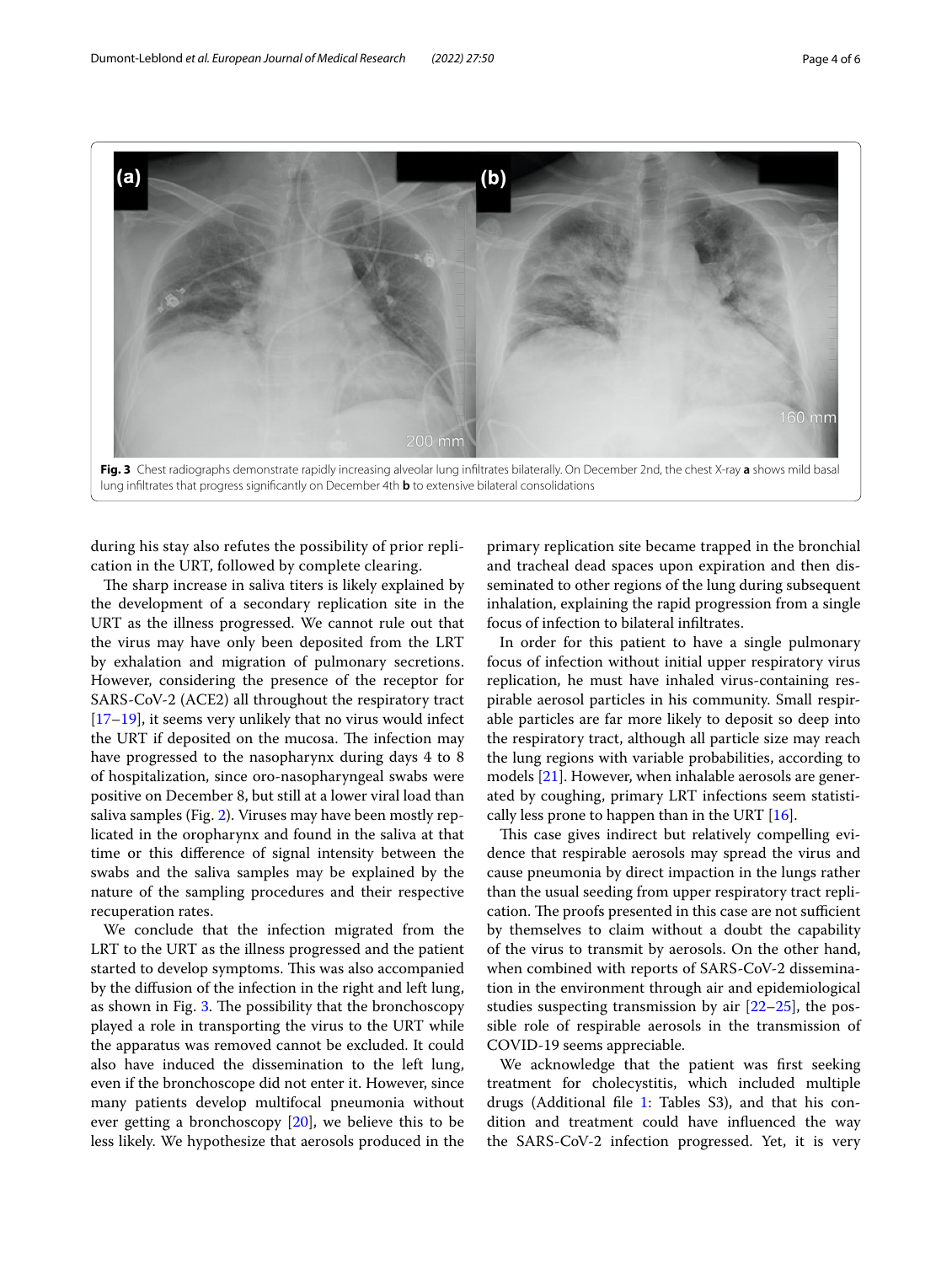improbable that a primary case of COVID-19 pneumonia could have been studied as early as in this report without the presence of another thoracic or abdominal condition, since patients that are not suspected of having COVID-19, who do not show respiratory symptoms early on, and that test negative from URT sampling, would probably never undergo chest X-ray and bronchoscopy.

The fact that some patients test positive for nasopharyngeal swabs and not for saliva, or vice versa*,* may be caused by the localization of the initial impaction and the primary viral replication site along the respiratory tract. The way a patient first comes in contact with the virus might explain his or her own viral replication dynamics and migrations. Since it has been acknowledged that the virus can also transmit by larger particles (droplets) that [[26\]](#page-5-10), if inhaled, would most likely impact in the URT [\[16](#page-5-3)], multiple scenarios could lead to infection.

It remains unclear if the localization of the frst replication site could have an infuence on the clinical outcomes. However, since critical cases of COVID-19 imply acute respiratory syndromes, a lung condition, the timing in which the virus reaches the lung may be of importance and requires investigation.

The article presents a case of primary COVID-19 pneumonia. It highlights the possibility of aerosol transmission and the limitation of upper respiratory tract-based detection.

## **Supplementary Information**

The online version contains supplementary material available at [https://doi.](https://doi.org/10.1186/s40001-022-00668-1) [org/10.1186/s40001-022-00668-1](https://doi.org/10.1186/s40001-022-00668-1).

<span id="page-4-8"></span>**Additional fle 1**: **Table S1.** Ct values of the SARS-CoV-2 tests throughout the patient's hospitalization. **Table S2.** Blood work results throughout the patient's hospitalization**. Table S3.** Administered drugs throughout the patient's hospitalization.

### **Acknowledgements**

Not applicable.

#### **Authors' contributions**

NDL and MB wrote the initial manuscript. NDL analyzed the viral quantifcation data and formulated the conclusions. VP interpreted the CT scan and X-rays. MB assured follow-up during the patient hospitalization and made preliminary analyses. All authors read and approved the fnal manuscript.

#### **Funding**

This work was supported by the Fonds de recherche du Quebec -Santé (COVID-19 Pandemic Initiative Funds) (NDL and MV salaries). CD is the holder of Tier-1 Canada Research Chair on Bioaerosols.

#### **Availability of data and materials**

All data are available in the additional materials.

#### **Declarations**

#### **Ethics approval and consent to participate**

An oral informed consent to participate was obtained from the patient. The project was authorized by the ethic committee of the Centre intégré de santé et de services sociaux de Laval.

#### **Consent for publication**

An oral informed consent to publish was obtained from the patient.

#### **Competing interests**

The authors do not have any competing interest to disclose.

#### **Author details**

<sup>1</sup> Centre de Recherche de l'Institut Universitaire de Cardiologie et de Pneumologie de Québec, Quebec, QC, Canada. <sup>2</sup> Département de Biochimie, Université Laval, de microbiologie et de bio‑informatique, Faculté des sciences et de génie, Quebec, QC, Canada. <sup>3</sup> Canada Research Chair On Bioaerosols, Quebec, QC, Canada. <sup>4</sup> Department of Medical Imaging, Cité-de-La-Santé Hospital, Laval, QC, Canada.<sup>5</sup> Department of Microbiology, Cité-de-La-Santé Hospital, QC, Laval, Canada.

#### Received: 10 May 2021 Accepted: 28 February 2022 Published online: 04 April 2022

#### **References**

- <span id="page-4-0"></span>1. Poggiali E, Vercelli A, Vadacca GB, Schiavo R, Mazzoni S, Ioannilli E, et al. Negative nasopharyngeal swabs in COVID-19 pneumonia: the experience of an Italian emergengy department (Piacenza) during the frst month of the Italian epidemic. Acta Biomed. 2020;91(3):e2020024.
- <span id="page-4-6"></span>2. Zhang P, Cai Z, Wu W, Peng L, Li Y, Chen C, et al. The novel coronavirus (COVID-19) pneumonia with negative detection of viral ribonucleic acid from nasopharyngeal swabs: a case report. BMC Infect Dis. 2020;20(1):317.
- 3. Winichakoon P, Chaiwarith R, Liwsrisakun C, Salee P, Goonna A, Limsukon A, et al. Negative nasopharyngeal and oropharyngeal swabs Do Not Rule Out COVID-19. J Clin Microbiol. 2020. [https://doi.org/10.1128/JCM.](https://doi.org/10.1128/JCM.00297-20) [00297-20.](https://doi.org/10.1128/JCM.00297-20)
- <span id="page-4-1"></span>4. Gualano G, Musso M, Mosti S, Mencarini P, Mastrobattista A, Pareo C, et al. Usefulness of bronchoalveolar lavage in the management of patients presenting with lung infiltrates and suspect COVID-19-associated pneumonia: a case report. Int J Infect Dis. 2020;97:174–6.
- <span id="page-4-2"></span>5. Moreira VM, Mascarenhas P, Machado V, Botelho J, Mendes JJ, Taveira N, et al. Diagnosis of SARS-CoV-2 infection using specimens other than Naso- and oropharyngeal swabs: a systematic review and meta-analysis. SSRN Electron J. 2021. [https://doi.org/10.2139/ssrn.3765450.](https://doi.org/10.2139/ssrn.3765450)
- 6. Yee R, Truong TT, Pannaraj PS, Eubanks N, Gai E, Jumarang J, et al. Saliva is a promising alternative specimen for the detection of SARS-CoV-2 in children and adults. J Clin Microbiol. 2020. [https://doi.org/10.1128/JCM.](https://doi.org/10.1128/JCM.02686-20) [02686-20.](https://doi.org/10.1128/JCM.02686-20)
- 7. Trobajo-Sanmartín C, Adelantado M, Navascués A, Guembe MJ, Rodrigo-Rincón I, Castilla J, et al. Self-collection of saliva specimens as a suitable alternative to nasopharyngeal swabs for the diagnosis of SARS-CoV-2 by RT-qPCR. J Clin Med. 2021;10(2):299.
- <span id="page-4-3"></span>8. Bergevin MA, Freppel W, Robert G, Ambaraghassi G, Aubry D, Haeck O, et al. Validation of saliva sampling as an alternative to oro-nasopharyngeal swab for detection of SARS-CoV-2 using unextracted rRT-PCR with the Allplex 2019-nCoV assay. J Med Microbiol. 2021. [https://doi.org/10.](https://doi.org/10.1099/jmm.0.001404) [1099/jmm.0.001404](https://doi.org/10.1099/jmm.0.001404).
- <span id="page-4-4"></span>9. Mittal A, Gupta A, Kumar S, Surjit M, Singh B, Soneja M, et al. Gargle lavage as a viable alternative to swab for detection of SARS-CoV-2. Indian J Med Res. 2020;152(1 & 2):77–81.
- <span id="page-4-5"></span>10. Dumaresq J, Coutlée F, Dufresne PJ, Longtin J, Fafard J, Bestman-Smith J, et al. Natural spring water gargle and direct RT-PCR for the diagnosis of COVID-19 (COVID-SPRING study). J Clin Virol. 2021;144:104995.
- <span id="page-4-7"></span>11. Binnicker MJ. Challenges and controversies to testing for COVID-19. J Clin Microbiol. 2020.<https://doi.org/10.1128/JCM.01695-20>.